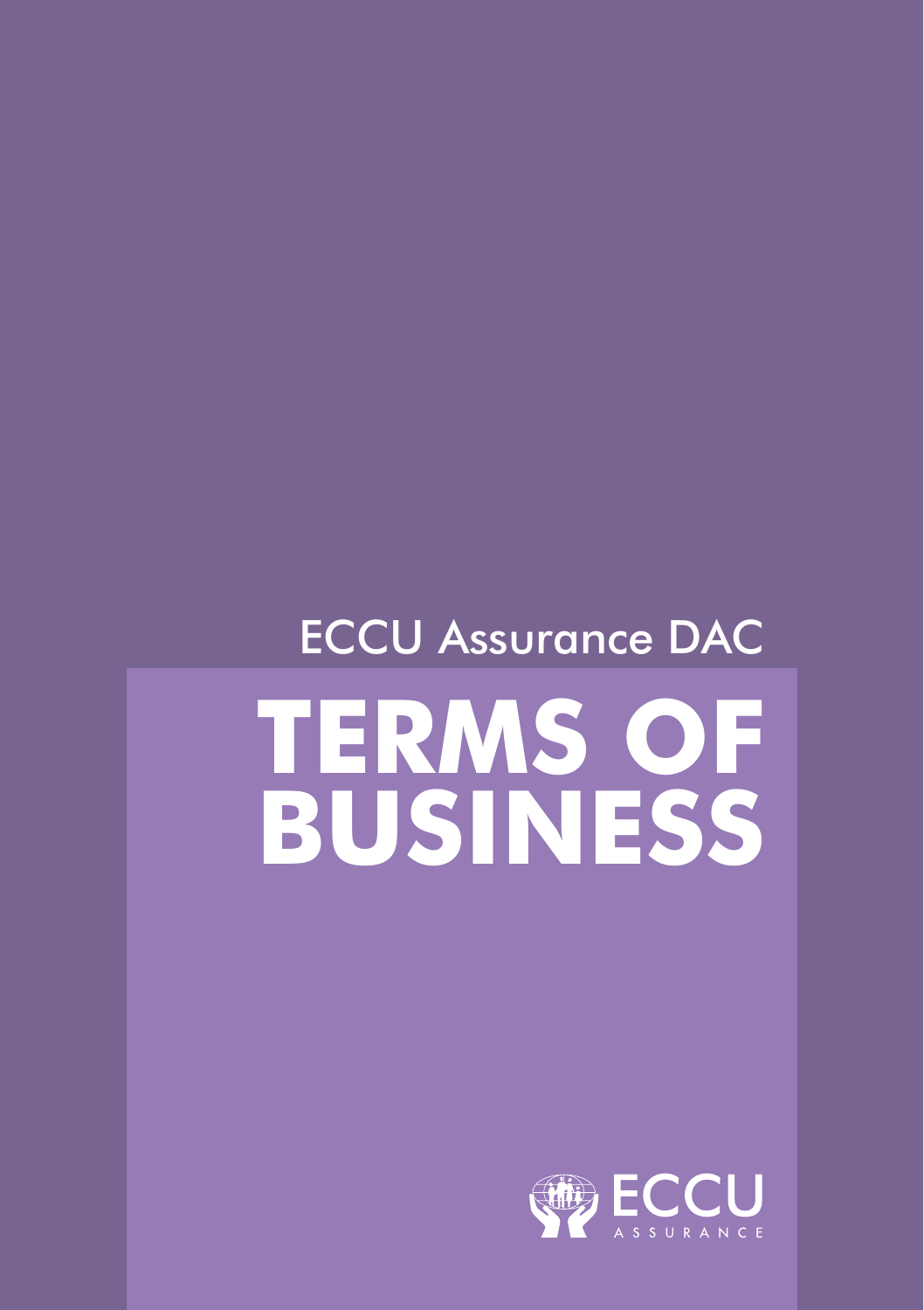These Terms of Business set out how ECCU Assurance DAC will provide our services to you. Please read this document carefully, and if there is anything you don't understand, please let us know. By proceeding with your Insurance policy through ECCU Assurance DAC, you agree to the terms as per this document. The Insurance policy consists of the Policy Schedule and the Policy Conditions. There is nothing in the application form that is relevant to the insurance contract that is not contained in the Insurance policy.

#### **About ECCU Assurance DAC**

ECCU Assurance DAC is a private limited company registered in Ireland under company registration number 73410. Our registered office and principal contact address for you is 33-41 Lower Mount Street, Dublin 2, D02Y489.

# **Authorisation**

ECCU Assurance DAC is a life assurance company authorised and regulated by the Central Bank of Ireland.

#### **Regulated Activates**

ECCU Assurance DAC provides the following contracts:

- 1 Whole of life Individual Protection Policies
- 2 Group Protection Policies for Credit Unions

#### **Codes of Conduct**

ECCU is subject to the Consumer Protection Code 2012, the Fitness and Probity Standards 2014 and the Minimum Competency Code 2017 which offer protection to consumers and these Codes can be found on the Central Bank's website www.centralbank.ie

## **Conflict of Interest**

It is our policy to avoid any conflict of interest when providing services to our customers. However, in the unlikely event that an unavoidable conflict of interest arises ECCU will ensure the client is made aware of the conflict and is treated fairly.

## **How Can You Contact Us?**

You can contact us by telephone 0818 29 39 49 or by via our website www.dbplus.ie or via email dbplus@eccu.ie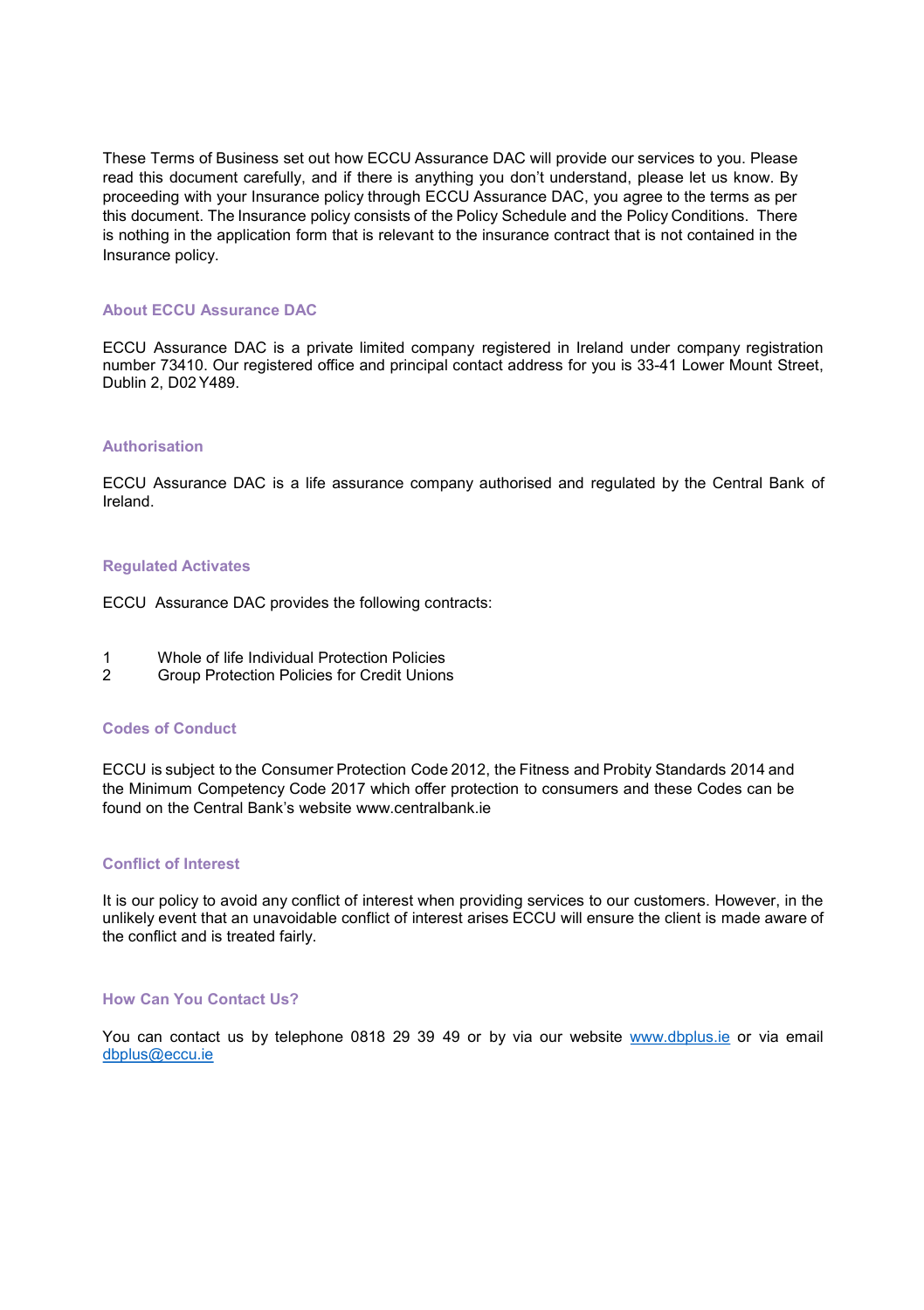#### **Is There a Cooling Off Period?**

You have the right to withdraw from your Insurance contract within the cooling-off period. For Life Assurance products, the cooling off period is 30 days from the start date of your policy or the date you receive your policy documents, whichever is later. During this time you may cancel your policy with no charge and any premiums paid will be refunded.

#### **How Can I Cancel My Policy?**

If, when you receive your Death Benefit Plus policy, you feel it is not suitable for your needs then you can cancel it. You should write to ECCU Assurance DAC at the above address or alternatively send an email to dbplus@eccu.ie and instruct us to cancel your policy. When writing or emailing please provide us with your policy number, name, surname, address, and your date of birth. When we receive your cancellation instruction your policy will be cancelled immediately. You will then have no further premiums to pay and you will no longer be protected by the policy. If your cancellation instruction is received less than 30 days after your policy start date, then any premium paid will be refunded in full. If you cancel your policy after this initial 30-day period, your policy will be cancelled but you will not receive a refund of any premiums paid.

#### **How Can I Make a Complaint?**

A dedicated Complaints Officer is responsible for ECCU Assurance DAC's Customer Complaints Procedure. If you feel you have cause for complaint, you should write to the Insurance Operations Manager at ECCU Assurance DAC, 33-41 Lower Mount Street, Dublin 2, D02 Y489. Your complaint will be fully investigated and ECCU will endeavour to resolve the complaint to your satisfaction. In the event that you remain dissatisfied with the outcome of the complaint you can refer the matter to: The Financial Services and Pensions Ombudsman, Lincoln House, Lincoln Place, Dublin 2.

## **Data Protection**

We abide by the Data Protection Acts 1988 to 2018 and the General Data Protection Regulation. The data you provide will be processed for purposes such as providing you with your Insurance policy. Full details can be found in our Privacy Notice which is included in our product brochure. If you have any queries with regards to Data Protection you can contact us, or alternatively the Data Protection Commission at 21 Fitzwilliam Square South, Dublin 2, D02 RD28, Ireland, Tel +353 57 868 4800.

## **How we Communicate**

Your policy and all communications with you or by you to us will be in English. Documentation will be issued to you via the email address you provided, if you don't have an email address ECCU shall issue your documentation by post.

#### **Vulnerable clients**

If a customer's financial, health or any other personal circumstances makes a customer vulnerable or in need of assistance the customer should inform ECCU who will offer reasonable assistance to the customer in its dealings with ECCU.

### **Insurance Compensation Fund**

You may be entitled to compensation from the fund in the unlikely event that ECCU Assurance DAC cannot meet its obligations. The maximum amount that could be available in respect of any sum due to a policyholder is 65% of the sum due or €825,000, whichever is the lesser. Further information on the Insurance Compensation Fund is available on the Central Bank of Ireland's website though the following link: www.centralbank.ie/insurance-compensation-fund .